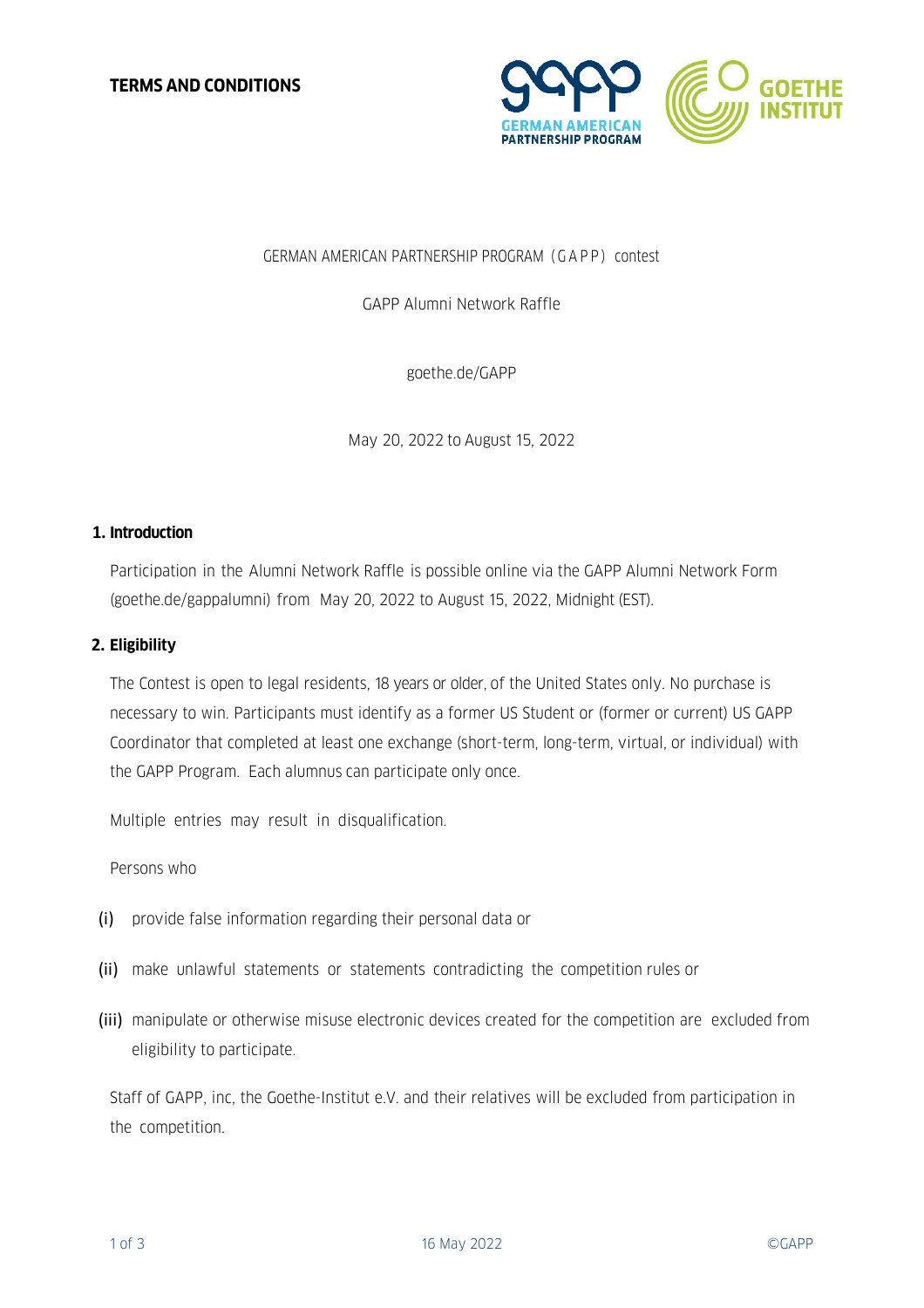

# **3. How to Enter**

Participants must complete and submit the GAPP Alumni Network form (LINK), and confirm their eligibility on the form prior to the end of the above Contest period. By participating, participants expressly agree to these Contest Terms and Conditions.

## **4. Selection of Winners**

There will be 3 winners. The winners will be determined by random selection.

At approximately 12:00 p.m. on the day after the end of the Contest period, at German American Partnership Program Office located at Goethe Institut New York, 30 Irving Place, New York, NY 10003, a random draw will be conducted from among all eligible entries received during the Contest period for the purpose of selecting the Prize winners. Odds of being selected depend on the number of eligible entries received during the Contest period. The winners will be contacted on the day of the draw via E-mail or private message. The winner will be announced by electronic media post on GAPPs Social Media Channel within 5 business days after the draw.

## **5. Prizes**

The 3 winners each win one \$1000 (one thousand USD) gift card for Lufthansa.

The Prize(s) must be accepted as awarded and may not be substituted or redeemed for cash. GAPP reserves the right, in its sole discretion, to substitute a prize of equivalent monetary value if the Prize, or part thereof, cannot be awarded as described, for any reason.

## **6. Winner Notification and Acceptance**

The winners will be notified by GAPP via email. Participants who do not win will not be notified.

In order to be declared a winner, the selected entrant must:

- (1) respond to the notification of winner selection and provide GAPP with valid contact information, such as an email address, within three (3) business days after the initial contact of the winner by GAPP;
- (2) sign the Contest Prize Release Form and return it to GAPP within three (3) business days of it being sent by GAPP to the winning entrant; and
- (3) Otherwise comply with these Terms and Conditions.

Inability to reach the selected entrant or failure of selected entrant to respond to notification within three (3) business days from the initial contact by GAPP, failure to provide a valid email address, failure to provide proof of eligibility (if requested), failure to provide the Contest Prize Release Form